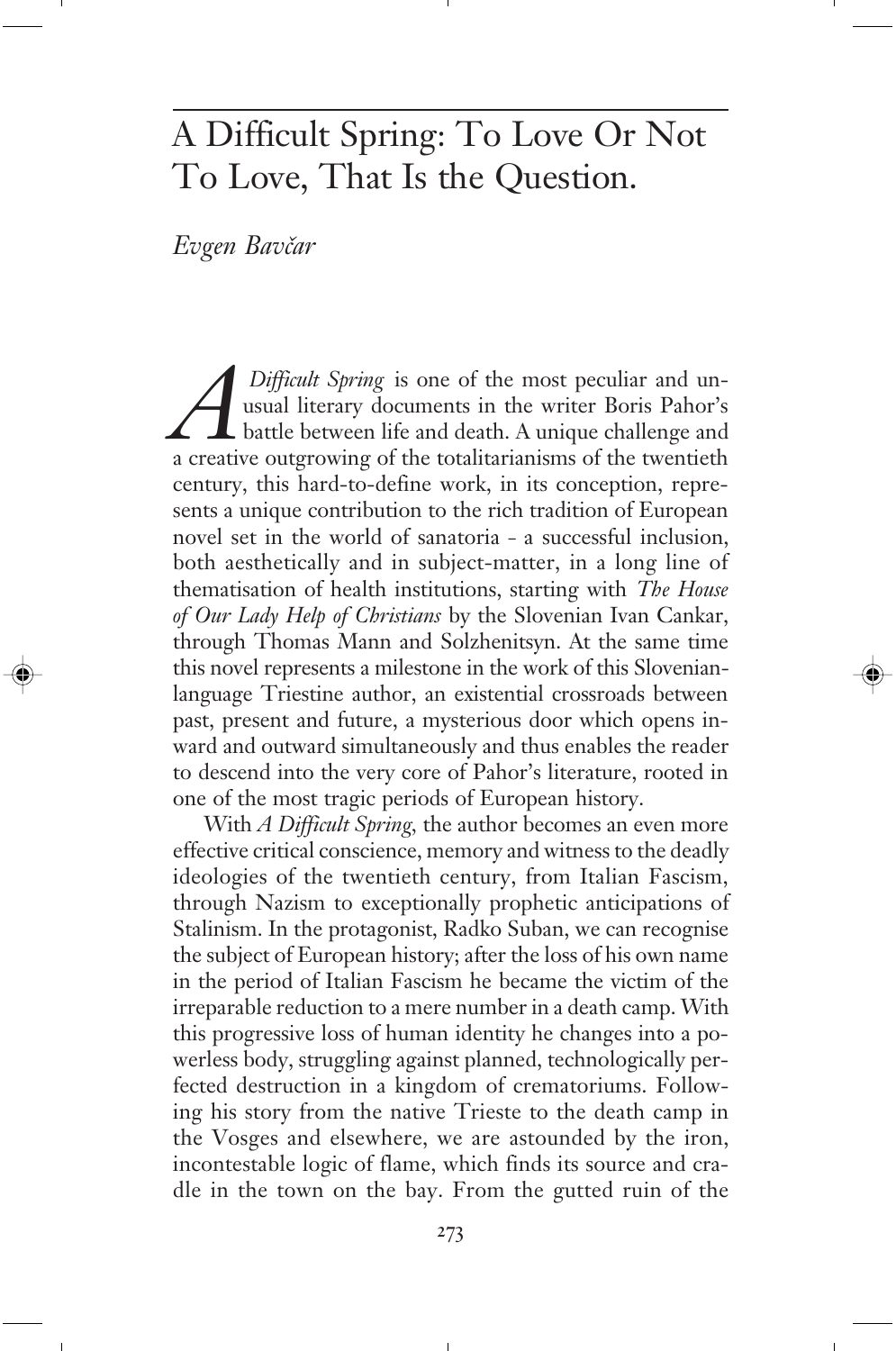Slovenian National House in Trieste in 1920 (two years before the official beginning of Mussolini's regime), fanned by the wild winds of deadly ideologies, these tongues of flame take over the whole of Europe. Radko Suban recognises their long-term mission of evil while his eyes are gazing at a red flower, a red tulip, rising above the chimney of the crematorium in Struthof. We discover a unique archaeology of evil in the novel, as the writer here, as in many of his other works, returns convincingly to the very beginnings of the European tragedy, to its cradle, swinging over Slovenian land.

Set within a sanatorium, the novel traces a love story between Radko Suban, a returnee from the death camp, and a young nurse, Arlette. Their story is at the same time a symbolic attempt to return to the living all those who had been permanently marked by the Second World War's laboratory of death. Their individual experience is interwoven with the universal experience of humanity. Depicting through Radko the painful dilemma between *thanatos* and *eros,* this story becomes the writer's most convincing testimony against death. The nurse Arlette on the other hand is overcoming and overgrowing the principle of deontology with a childlike playful sense that Radko perhaps doesn't need medicines alone, but needs also her redemptive love. The protagonist is constantly battling with the guilt of survival, which he internalises so deeply that it is now confining his heart, like a hard chain, to the domain of death. Therefore the outer and obvious physical freedom cannot be enough for him while he carries in himself invisible manacles to a past which persistently pursues him. Perhaps his understanding and experience of love could best be described by Lacan's quote from the poet Antoine Tudal: "Between man and love there is a woman, between man and woman there is a world, between man and the world there is a wall". Suban's wall, which separates him from love, is reinforced by the barbed wire of the camp, described in Pahor's *Necropolis.* It is the internalised barriers, constantly restored and consolidated by the feeling of eternal guilt for being still here, still being alive, while so many of the convicted were transformed into smoke, rising above their last dwelling-place. Radko is painfully aware that they are for ever up there, not resting tight, as Paul Celan puts it, the way they would if their humiliated bodies had been buried in the graves of ordinary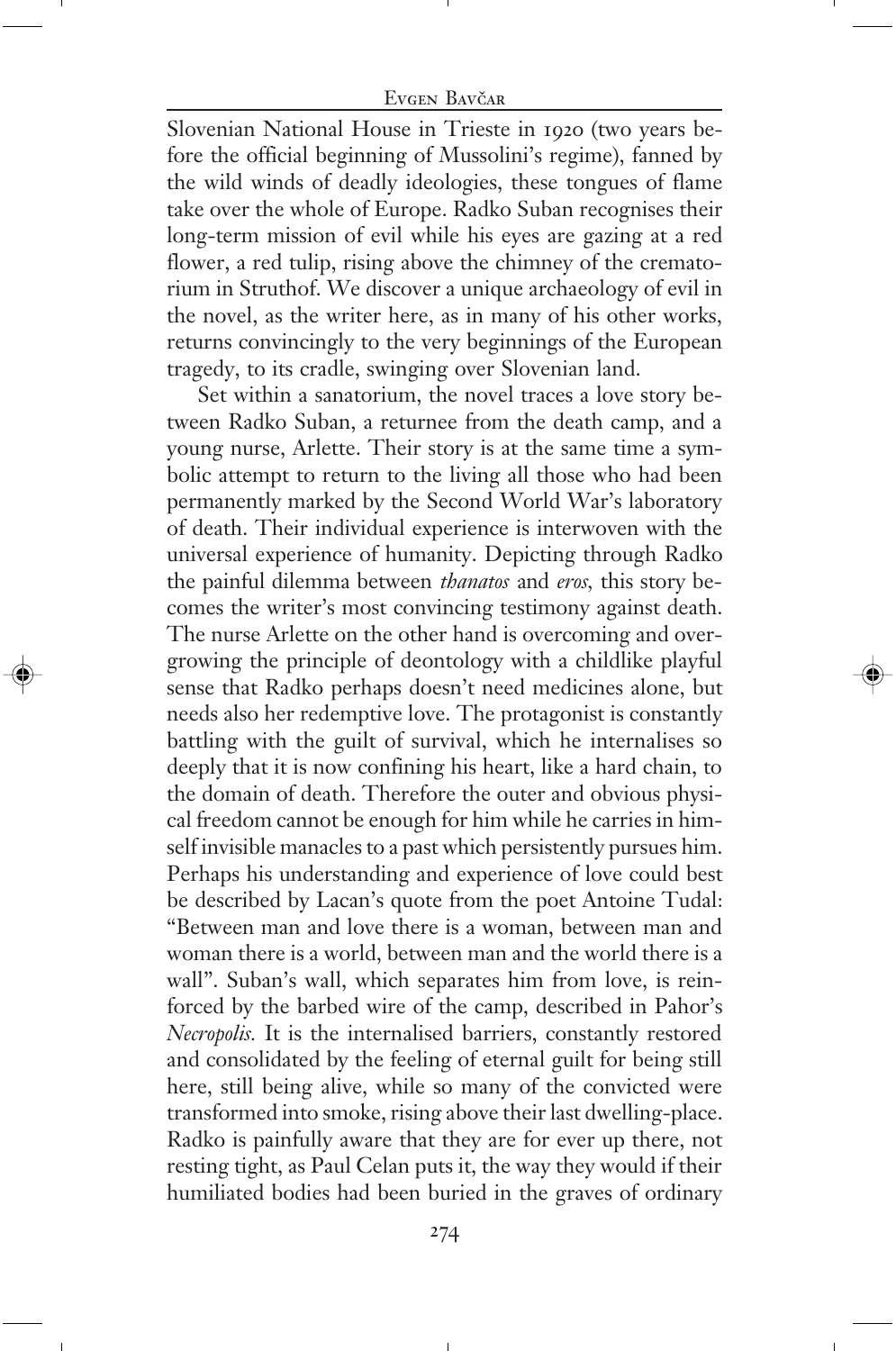A Difficult Spring A Difficult Spring: To Love Or Not To Love, That Is ...

cemeteries. The sanatorium, where Radko, although living in a place meant for finding new health, is returning to the disappeared, is thus, in the second half of the twentieth century, its own Kafkian penal colony. The machine perfected to engrave guilt, sin on the back of the convict turns here into an invisible stigmatization of the convict's spirit and soul, i.e. into an internalised guilt, and thus unjust sense of crime. Nevertheless the writer is telling us that "love is first the attraction of two bodies", the completing of the mystery of one with the mystery of the other, man in the woman, and woman in the man. The hospital bed along with a healing massage thus turns into a cosmic principle of the conception of the world, and their first theoretical meeting into its birth. This is further underlined by Radko's realisation that love, and with it the woman, is the only bail into a new world he is trying to reach through internal battles and dilemmas. On this path he is persecuted, like Hamlet, by phantoms of the dead, thus constantly wavering between whether to love or not to love, as the most crucial question of his post-camp existence.

This point concentrates one of the strongest premises of Pahor's writing, and one which gives it its unique and unrepeatable originality: the love story of the protagonists represents a substantial contradiction between their physical closeness and their internal discrepancy. It is important to stress at this point Radko's fidelity to the memory of his Triestine love, Mija, which gains mythic proportions and thus becomes a feeling of an absolute nature. The memory of Mija grows into a symbol of absolute love as the exchange between the two of them – the reciprocal giving of one to the other – is not possible anymore, the memory becomes an erotic law, a love principle, which will accompany him for ever on his *itinerarium crucis* to the new love. Perhaps he is not aware enough of the fact that this very feeling is the ethic and the human guarantee of his unequivocal right to happiness in a new, better world. The story which unfolds between Arlette and Radko is full of twists, games, hints and – of course – painful misunderstandings. One of these is the episode with the cat Minette, the death of which causes deep sadness to Arlette, its mistress. Radko remembers the images of the dying Alsatian girls in Struthof, described more in detail in *Necropolis,* and he cannot understand Arlette's pain at the loss of the loved animal, while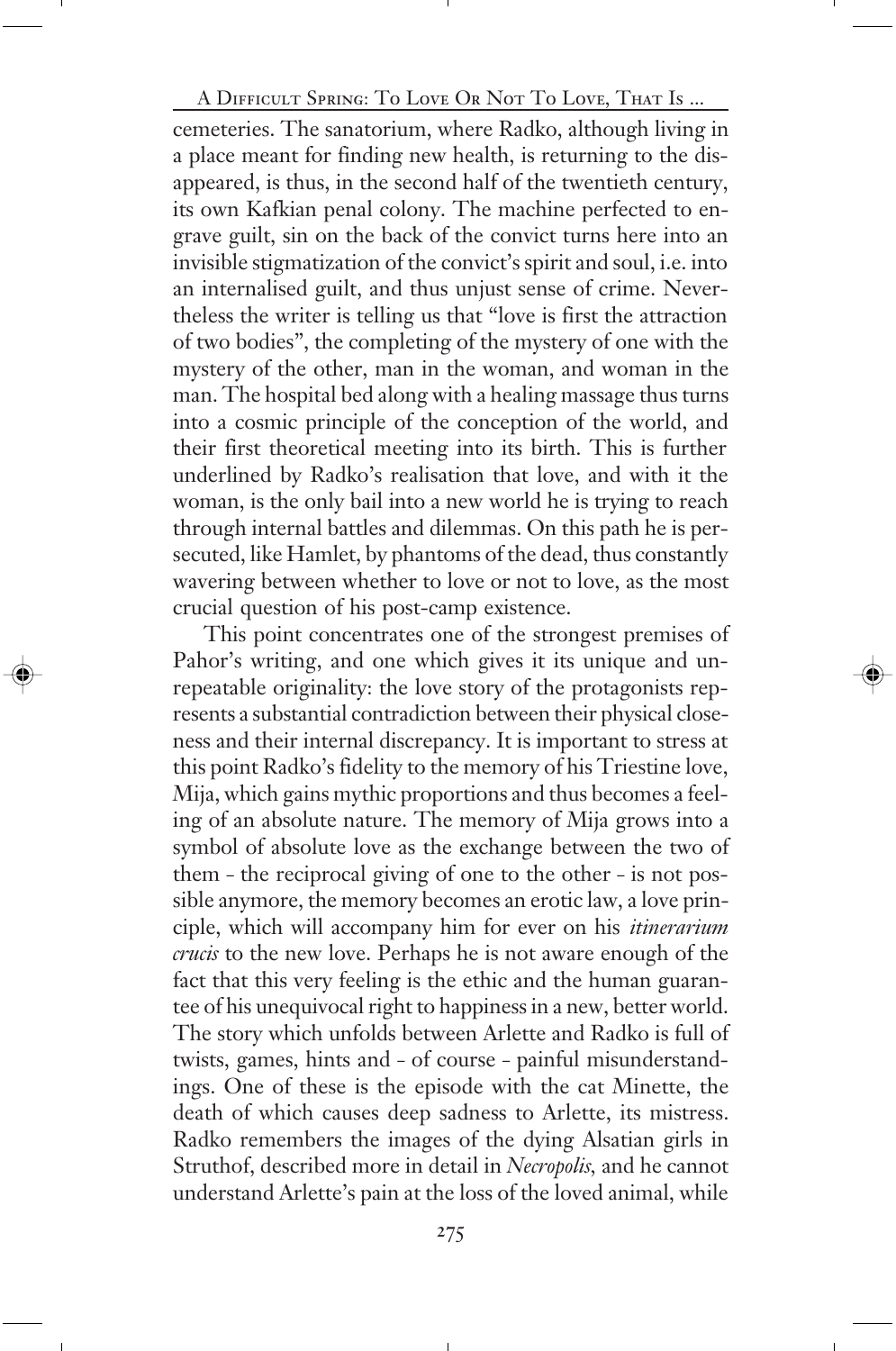#### Evgen Bavčar

he himself had experienced the loss of so many innocent lives in pride and silence, unable to reach female dignity. In this episode the novel reaches its peak and discloses the painful irreconcilability of two outlooks on the world, two seemingly complementing love principles. Therefore we cannot perceive *A Difficult Spring* exclusively as victory over death, but must see it also as an honest representation of numerous lost battles. Beside the astonishing love story *A Difficult Spring* represents an exceptional literary testimony of European history at the start of the Atomic Age, marked by a new, even stronger Nothingness of Nagasaki and Hiroshima. Radko's thinking includes critical traces of scepticism towards the possibility of a new humanism despite his swearing by the only possible mirror of the European subject, which should be the image of the other and not another new ideology. Masterfully elaborated dialogues exalt and give a new meaning to Radko's intimate language, Slovenian, which Mussolini's fascism had forced into silence. However, it is important to notice that Radko returns to his mother tongue, to the privileged expression of love, through French, the language of communication between him and Arlette.

*A Difficult Spring* offers the reader a key point of entry into this author's rich opus. Although its better understanding often depends on the reader's familiarity with Pahor's other works, in a deeper sense it is this novel that represents those miraculous doors which open simultaneously inward and outward. It gives us the freedom to enter the writer's internalised consciousness and testimony, as well as the opportunity for a rich walk through the complicated paths of European history.

The story between Radko and Arlette is accompanied by interesting thinking, some of which is central even today, about the condition of the human spirit in post-war Europe and the world, which includes several prophetical reservations about the new historic era. A high level of originality and difference is reflected in the protagonist's attitude to nature, which is in accordance with the views of certain philosophical principles of the twentieth century. Along with the scenery nature provides to the love idyll of the protagonists, the author proffers the notion that nature cannot be ruled by enslaving it. It is only possible to live with it in harmony. Allied to this nature is the feminine, to which Radko resorts and within which he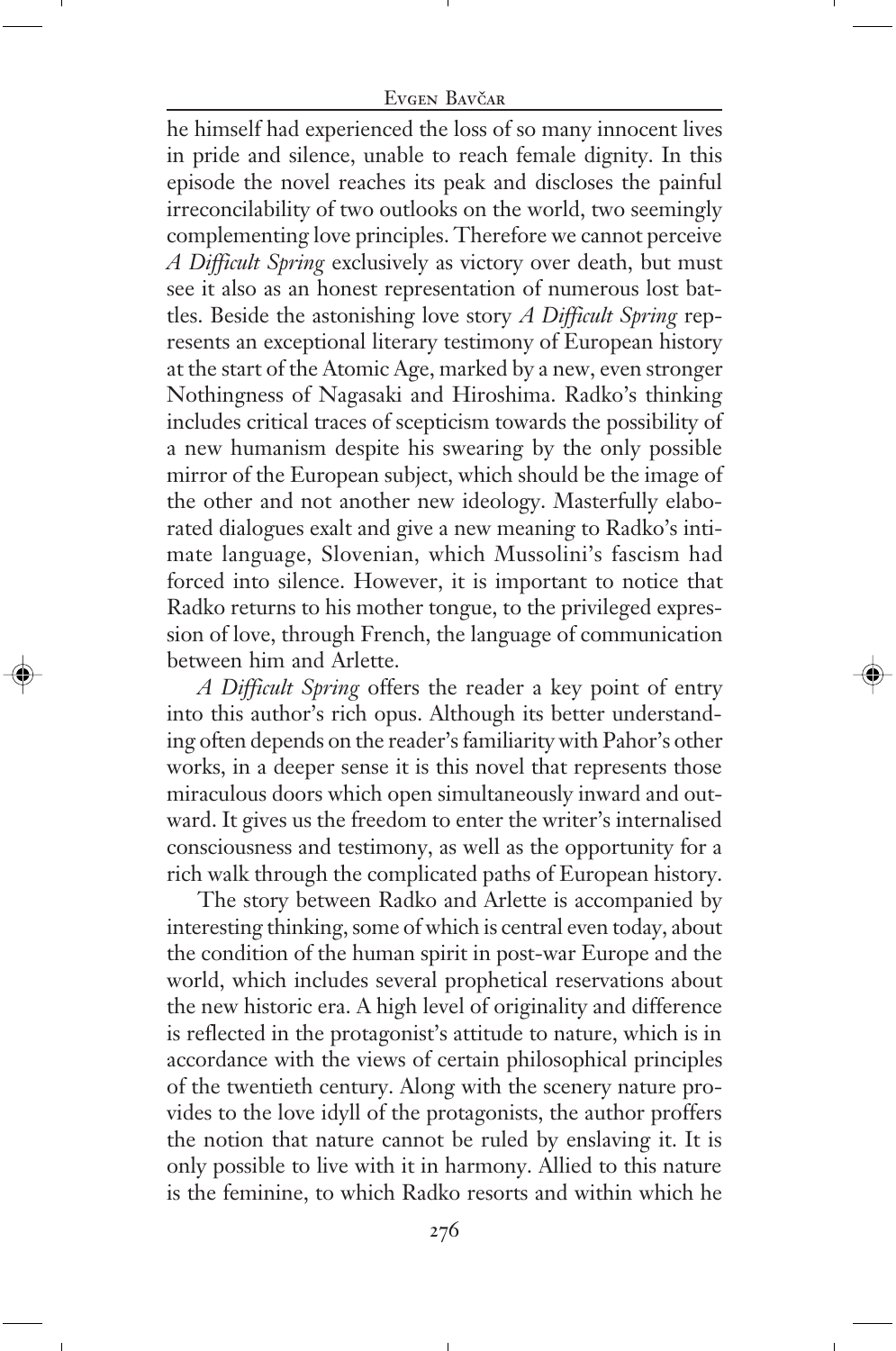A Difficult Spring A Difficult Spring: To Love Or Not To Love, That Is ...

looks for a unique asylum on the way to freedom, to new beginnings. Nature and woman give him in their infinity the opportunity to forget because they incorporate the mysterious restorative from the river Styx, the river of oblivion, for which the protagonist's hands, like the longing hands of the author himself and his intimacy, wounded by history, had often reached in despair.

The novel is also a hymn to the body, the dwelling-place of desire and a sacred place of memory. Radko's body is symbolically escorted by Mija's coat, a kind of internalised armour of warmth, imbued with her gentleness and love. When Radko loses this magic cover (he only gets it back with the humane gesture of Dr. Lebon at the end of the book) his exposed body is ready for all possible tests and tortures in the laboratory of death. And if the attraction between the body of a man and a woman is the condition of new love, the latter is so much more fatefully needed in the case of these protagonists, marked as they are by history and its barbarity. The body as an antipodes to the ash from the camps becomes the element of resurrection of memory and its overcoming of death. It is therefore possible to say that in this novel the writer Boris Pahor does not dip his pen exclusively into ash, albeit mixed with Eros' tears, but dips it also into loam of new opportunities and yet unimagined beginnings. Only in this way does the abovementioned dialectic of thanatos-eros turn into eros-thanatos, when the written word, in the acknowledgement of the necessity of testimony, defeats death and oblivion. That, perhaps, is why in this novel the ethical nature of writing becomes one of the most convincing forms of a higher and truer love towards the victims, towards the other, and of course towards the resurrection of humanity.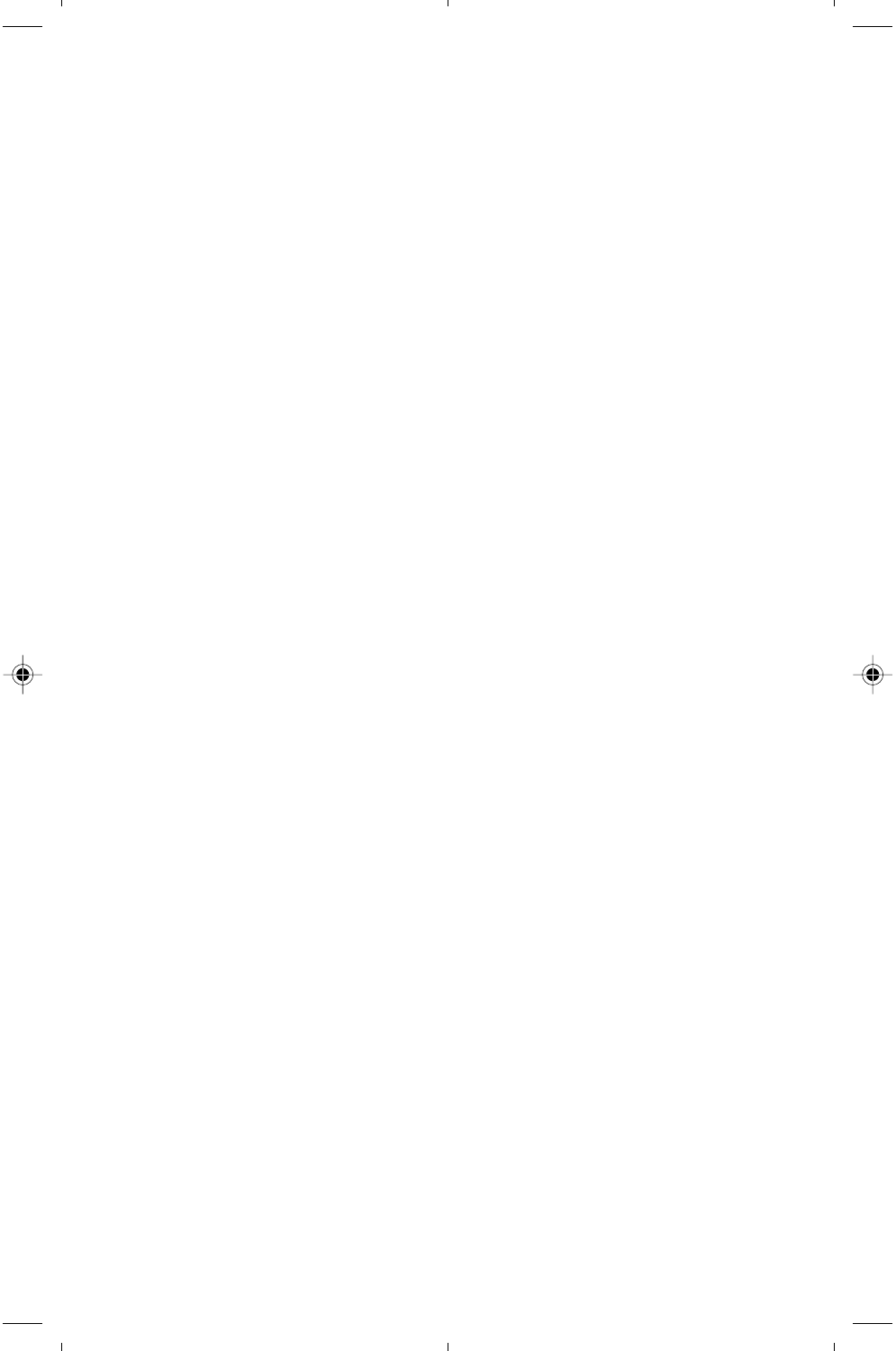# A Historic Context of the Novel

**August 1913**: Boris Pahor is born.

**1914-1918**: First World War.

**Till 1918**: Trieste is an important port in the Austro-Hungarian Empire.

**November 3, 1918**: Trieste is occupied by the Italian Army and officially annexed to the Kingdom of Italy with the Treaty of Rapallo in 1920, becoming a part of the Region Friuli Venezia Giulia.

**July 13, 1920**: The Fascist extremists burn down the National House ("Narodni dom"), designed by the architect Max Fabiani. The building functioned as the cultural centre of Trieste's Slovenians.

**October 28, 1922**: The Fascists come to power after the March on Rome ("Marcia su Roma"). From this period onwards, the public use of Slovenian language in Italy is prohibited, all the Slovenian associations are dissolved, and names and surnames of Slavic and German origin are Italianized. Under the Fascist regime, 80,000 Slovenians from the region are forced to emigrate to several European countries, the USA and to the Kingdom of Yugoslavia.

**1930**: Slovenian antifascists and their collaborators in the Julian March are arrested and put on trial in the First Trieste Trial. In September 1930, four people are sentenced to death.

**February 28, 1923**: The Nazis attack a Reichstag Building in Berlin and set it on fire. This is the beginning of Nazi Germany.

**March 12, 1938**: The *Anschluss* of Austria. Nazi troops occupy the Republic of Austria and make it an official part of Germany.

**September 1, 1939**: Second World War begins with the occupation of Poland by Hitler's Germany and Stalin's Soviet Union.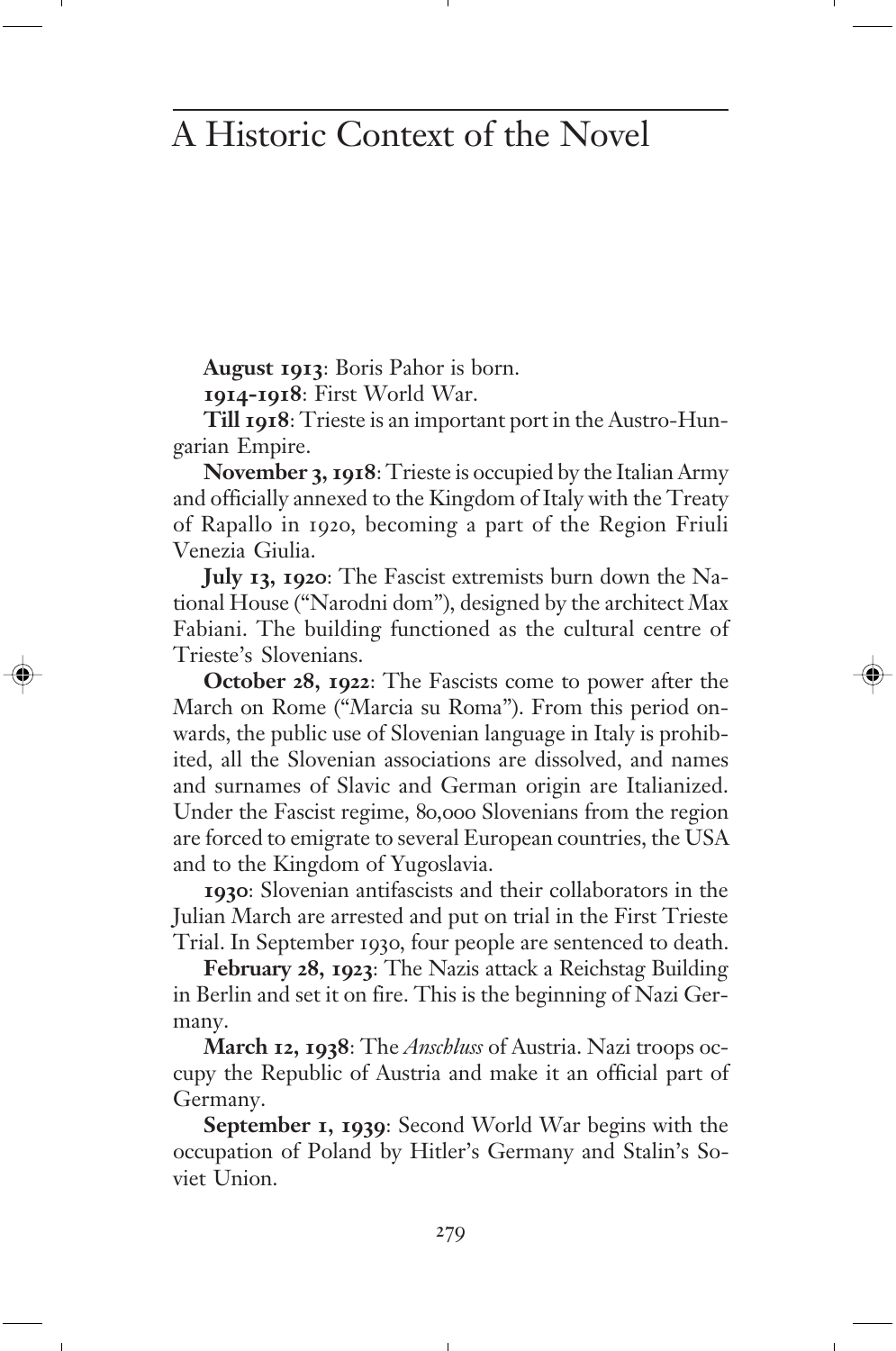**1939**: By this year, there are six large concentration camps in Nazi Germany (Dachau, 1933; Sachensahsen, 1936; Buchenwald, 1937; Flossenbürg, 1938; Mauthausen, 1939; Ravensbück, 1939). In 1938, the SS in collaboration with several German companies begins to use the camps as a source of forced labour for profit-making ventures. During World War Two, the camps become also the centres for mass extermination of Jews and other non-Aryan people, as well as centres for torture and annihilation of the European antifascists.

**1941:** The Second Trial of Trieste: many Slovenian antifascists are sentenced to death or to life imprisonment.

**May 1941 - September 1944**: The Nazi labour camp Natzweiler-Struthof (50 km away from Strasbourg) was operative in this period.

**Winter 1942 – September 1943:** Fascist Italy establishes several concentration camps. The Slovenians are usually sent to Gonars near Palmanova or to the island of Rab (Arbe), together with Croatians and Jews. In both concentration camps, the prisoners die mostly of hunger, contagious diseases and harsh weather conditions.

**September 1943**: After the capitulation of Fascist Italy, the Nazis occupy Trieste and the Julian March.

**1944–1945**: Pahor is arrested by Slovenian Nazi collaborators in Trieste who suspect him because of his connection to the journal *Dejanje* ("The Act"), edited by the Slovenian poet and freethinking intellectual Edvard Kocbek. Pahor is handed over to the Gestapo and sent to Natzweiler-Struthof. From September 1944, he is forced to move to several other concentration camps (Dora, Harzungen and Bergen Belsen). In April 1945, with four other inmates, he escapes from Bergen Belsen.

**May 1, 1945**: Yugoslav forces take over Trieste from the Germans and hold full control of the city until June 12 when they hand the city on to the Western Allies. According to the so-called "Morgan line", the border territory between Yugoslavia and Italy is divided into two zones: the western zone with Trieste/Trst as a capital comes under a joint British-U.S. military administration, while the eastern zone with Koper/Capodistria as a capital is headed by the Yugoslav military administration.

**August 6 and 9, 1945**: the USA drop atomic bombs on the cities of Nagasaki and Hiroshima (Japan).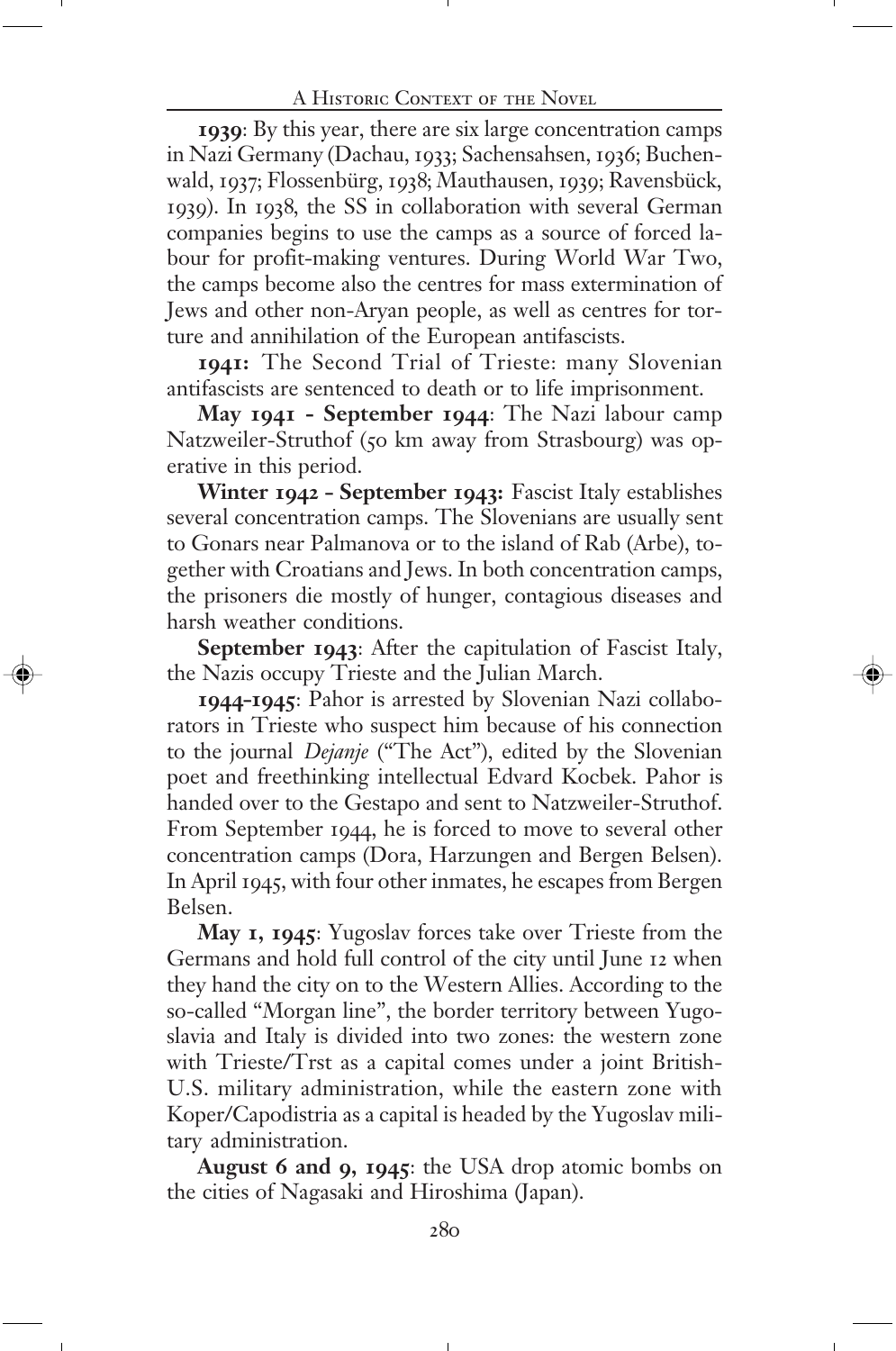**August 15, 1945**: Japan surrenders to the Allies.

**September 1947**: With the establishment of the Free Territory of Trieste, under the Paris Peace Treaty in September 1947, the part under the British-U.S. military administration becomes "Zone A", while the part under the Yugoslav military administration becomes "Zone B".

**October 1954:** The Free Territory of Trieste is abandoned because of the London Agreement which provides for the annexation of "Zone A" by Italy and "Zone B" by Yugoslavia. Both countries agree to respect the rights of each other's minorities. The London Agreement served as a base for a special law that is in force from 2001 onwards and protects the rights of the Slovenian minority in Italy.

**1975**: The border between Italy and Yugoslavia, as well as the status of the ethnic minorities in the areas, is settled permanently with the Treaty of Osimo. In 1992, the same line becomes the new border between Italy and Slovenia.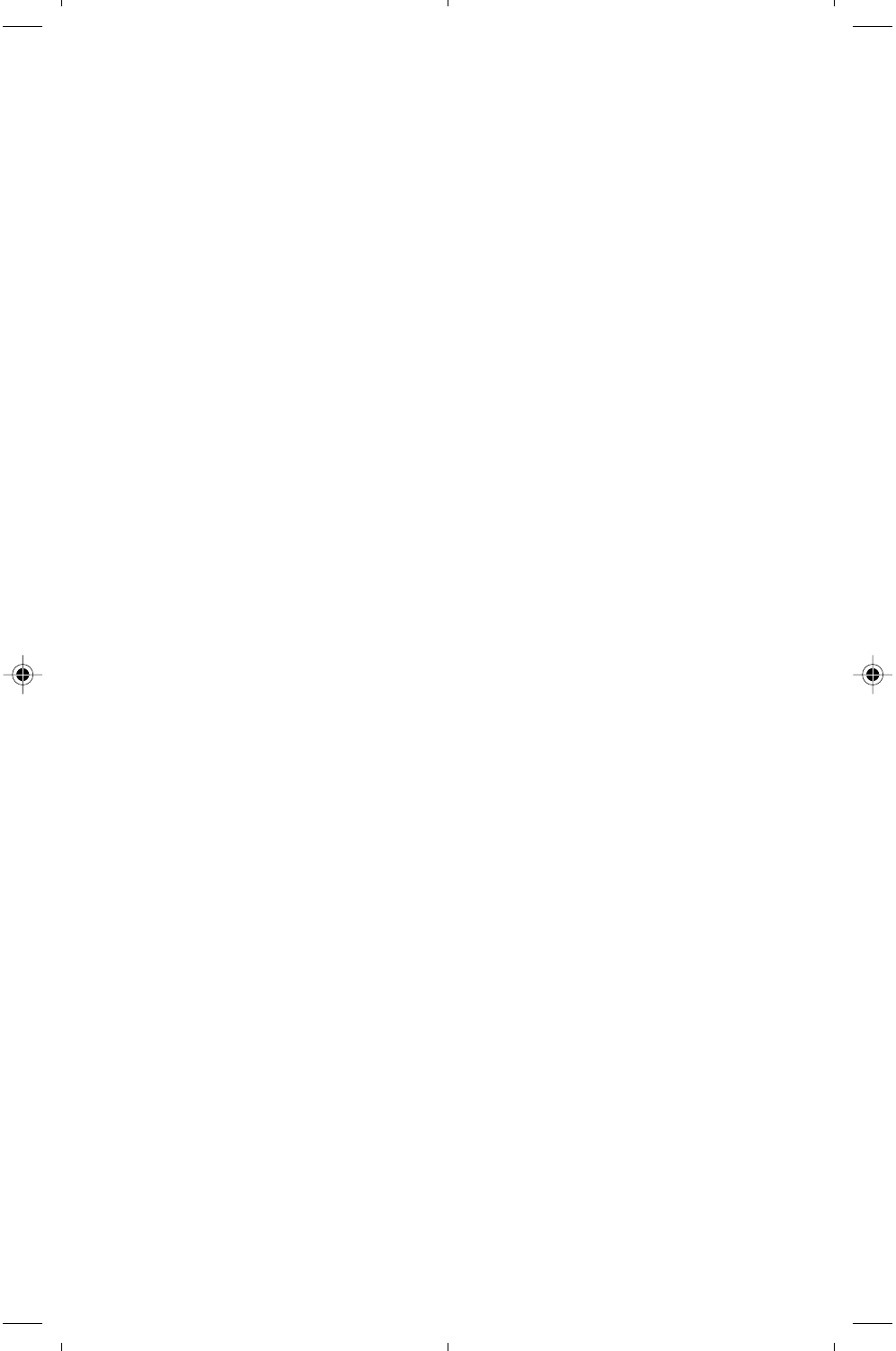### About the Author

**Boris Pahor** (26 August 1913, Trieste) is a member of the Slovenian minority in the Trieste region. Until the last decade of the 20<sup>th</sup> century, he was recognised as a great writer neither in Italy nor in Slovenia (Yugoslavia). Only in 1992 did The Republic of Slovenia award him with the "Prešeren Award for life work". The wider reception of Pahor's work began after the novels *Le pélérin parmi les ombres* and *Printemps difficile* had been published in France. Later on, he received the "Officier de l'Ordre des Arts e des Lettres" (by the Ministry of Culture of France). In 2001, the novel *Nekropolis* received the prize of the book of the year (Bestenliste) in Germany. In 2007, Pahor received the "Chévalier de Légion d'honneur" from the president of the French Republic. Pahor has been also proposed to the Academy of Sweden for the Nobel Prize for literature. In 2008, he was awarded with the "Premio Internazionale Viareggio Versilia", the "Premio Napoli" and the "Premio Latisana". *Necropolis* became the "Book of the Year" at Fahreneit – Radio 3. It was only in 2008 that Pahor appeared on the map of the great Trieste authors, such as Claudio Magris, Italo Svevo, Umberto Saba. In 2009, Pahor became ordinary member of the Slovenian Academy of Sciences and Arts. His descriptions of the Nazi concentration camp experience place him in the company of Solzhenitsyn, Primo Levi and Imre Kertesz.

As a child, Pahor witnessed the Fascist extremists burning down the National House, the cultural centre of the Slovenian population in Trieste and the surrounding area. In 1935 he began studying theology in Gorica/Gorizia, but dropped it two years later. When on service in the Italian military, he was sent to Libya in 1940, he came back the same year as a military translator, and enrolled into the Faculty of Arts in Padua. In 1943, after the capitulation of Italy, he joined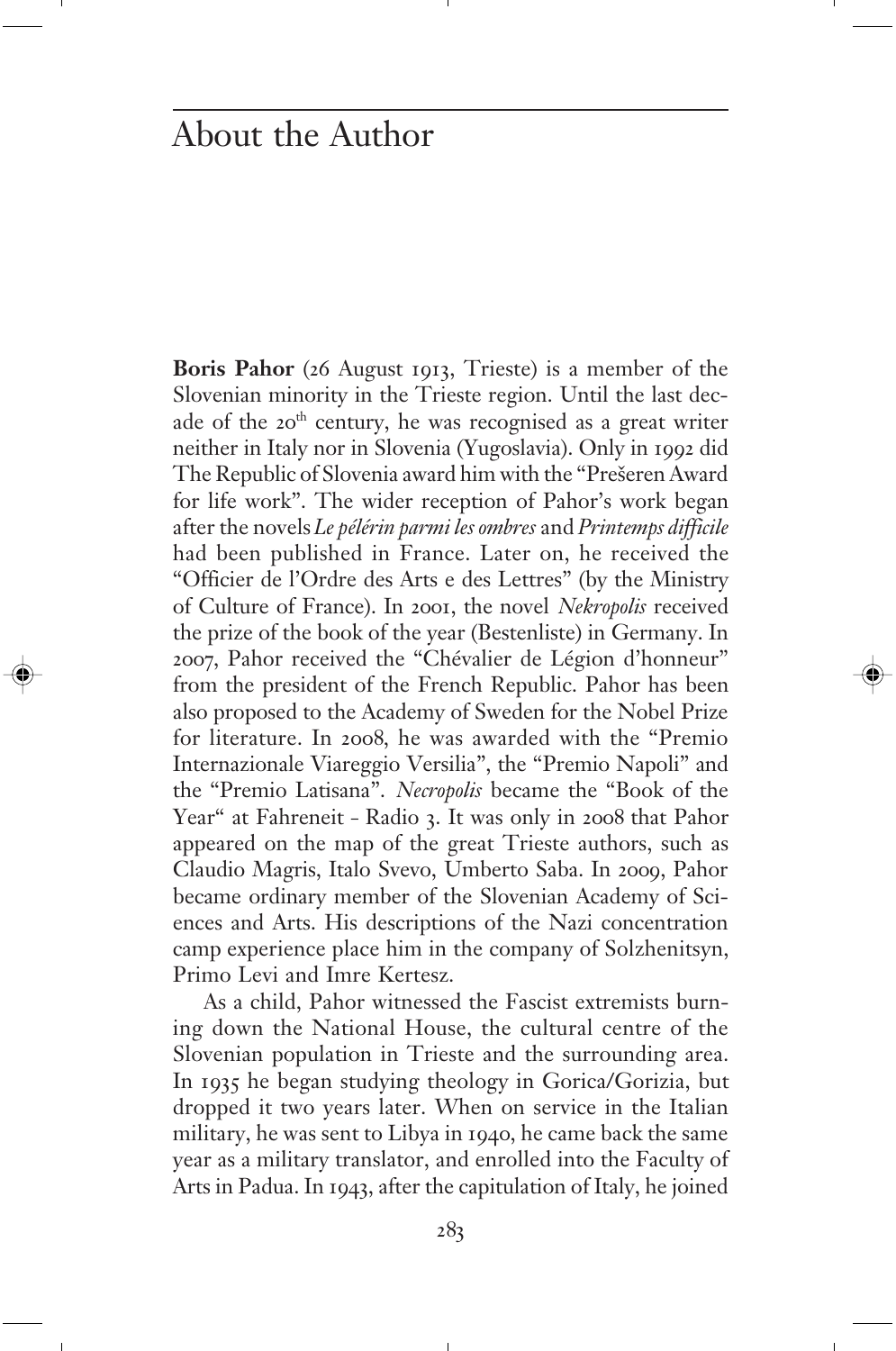the Slovenian resistance movement, but was arrested in January 1944 and sent to the Nazi concentration camp Natzweiler-Struthof in the Alsace. During his prison years, he was sent also to other camps (Dachau, Bergen-Belsen). Pahor spent the first post-war years in a sanatorium in Paris in order to recover both physically and psychically from the concentration-camp period. In 1947, Pahor finished his studies in Padua (with a thesis about a Slovenian poet, partisan, politician and soon-to-be dissident, Edvard Kocbek) and from 1953 he led the double life of a high-school teacher of Italian language and culture, and of a Slovenian writer in Trieste.

Pahor's literary opus is closely connected to his personal experience of the most destructive moments of the first half of 20th century history. The experience of Fascist Italy is described in his collection of novellas *A Bonfire in the Quay* and in the novel *The Villa by the Lake*. The macabre experience of his concentration camp years provided the material for the novel *Necropolis* (1967) and partly for the novel *A Difficult Spring* (1978). These two novels reveal that the Fascist violence in Trieste and the well-systematized Nazi death factories had the same monstrous face. In *A Difficult Spring*, Pahor deals with the struggle of an ex-prisoner who tries to live anew despite the guilt of the survivors. The essence of Pahor's writing thus reveals itself as an acknowledgement of all wounds and all deaths, but also as the urge and responsibility of every individual to transform his/her inner death into life. The most potent force for this inner struggle is love. In his 2004 interview, Pahor talks precisely about this ethical dimension of physical love: "[D]espite all the destruction, in every individual remains a capacity of loving and thus creating anew in order to overcome evil. It is not something that I myself would have invented, such a view on love is found already in Sophocles' Antigone and in the Gospels. My invention is an emphasized physical dimension of love. […] I always emphasized the body precisely because of the conviction that the destruction of the body is so typical in the 20th century. [...] That is the reason why I tended to describe an act of loving in a pronounced and chosen form – even though that was not necessary from the point of view of the novel" (Literatura, September 2004, 16/159).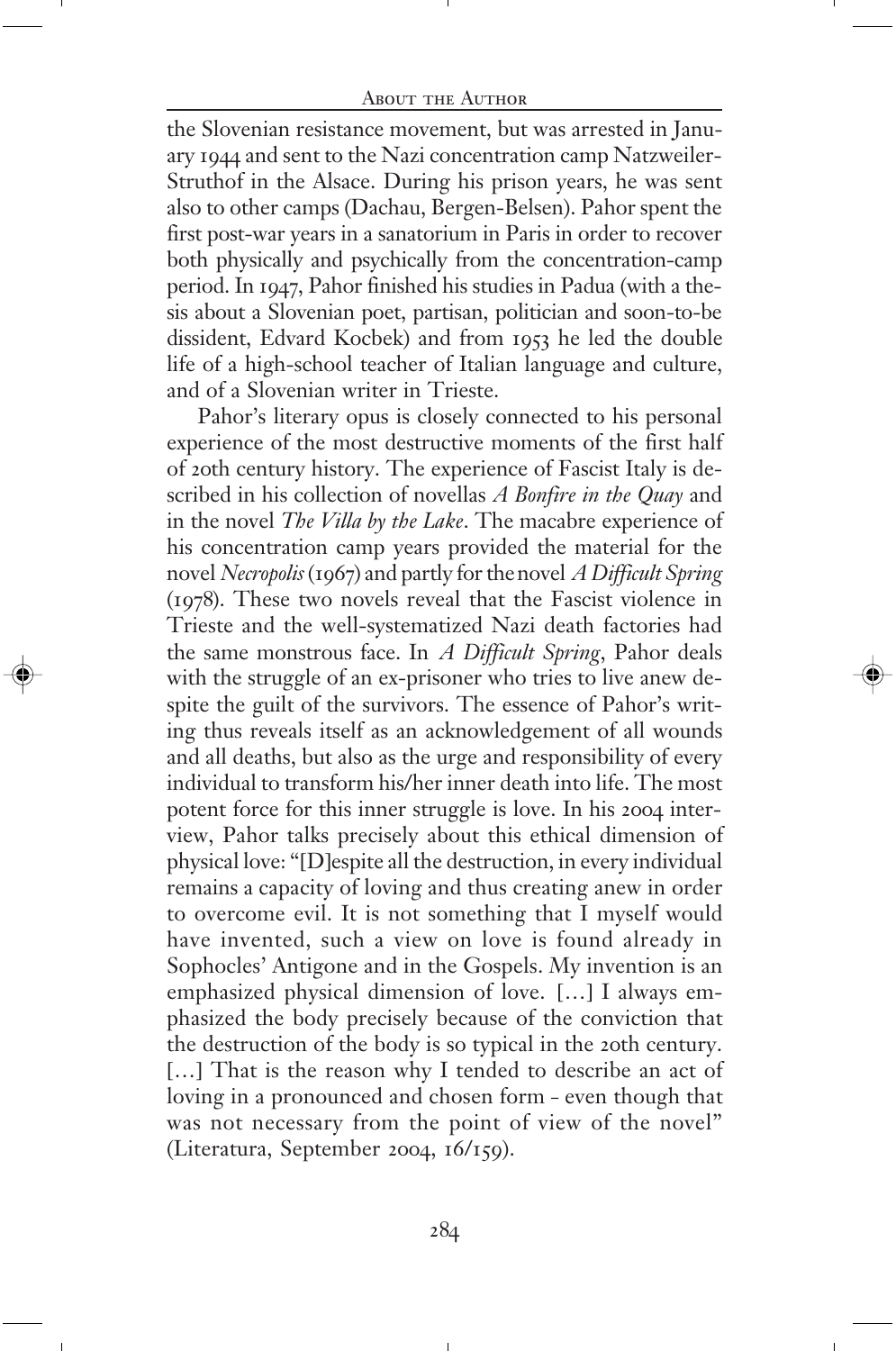#### Selected Bibliography

*Moj tržaški naslov* ("My Trieste Address", 1948) *Mesto v zalivu* ("The City in the Bay", 1955) Die Stadt in der Bucht, Kitab, 2005 *Vila ob jezeru* ("The Villa by the Lake", 1955) La villa sur le lac, Bartillat 1999 La villa sul lago, Nicolodi 2002 *Nomadi brez oaze* ("Nomads without an Oasis", 1956) *Kres v pristanu* ("The Bonfire in the Quay", 1959) Il rogo nel porto, Nicolodi 2001, Zandonai 2004 and 2008 Blumen für einen Aussätzigen, Kitab, Klagenfurt 2004 (and some other stories) *Onkraj pekla so ljudje* ("There Are People Beyond Hell", 1961) Parnik trobi nji ("A Steamboat Blows to Her", 1964) Qui è proibito parlare, Fazi 2009 L'appel du navire, Phébus 2008 *Nekropola* ("Necropolis", 1967) Pélérin parmi les ombres, Fnac, Table Ronde 1990 A Pilgrim Among the Shadows, Harcourt and Brace Jovanovich 1995 Necropoli, Consorzio culturale del Monfalconese 1997 and 2005; Fazio Editore 2008 Nekropolis, BerlinVerlag, 2001 and 2003 Necropolis, Pages ditons, Lleida 2004 Necrópolis, Anagrama 2010 *Varno naro~je* ("In a Safe Haven", 1975) *Zatemnitev* ("Twilight", 1975) Jours obscures, Phébus 2001 *Spopad s pomladjo* ("Struggling with Spring", 1978) Le Printemps difficile, Phébus 1995 Kampf mit dem Frühling, Klett-Cotta 1997 Primavera difficile, Zandonai 2009 A Difficult Spring, Litterae Slovenicae 2009